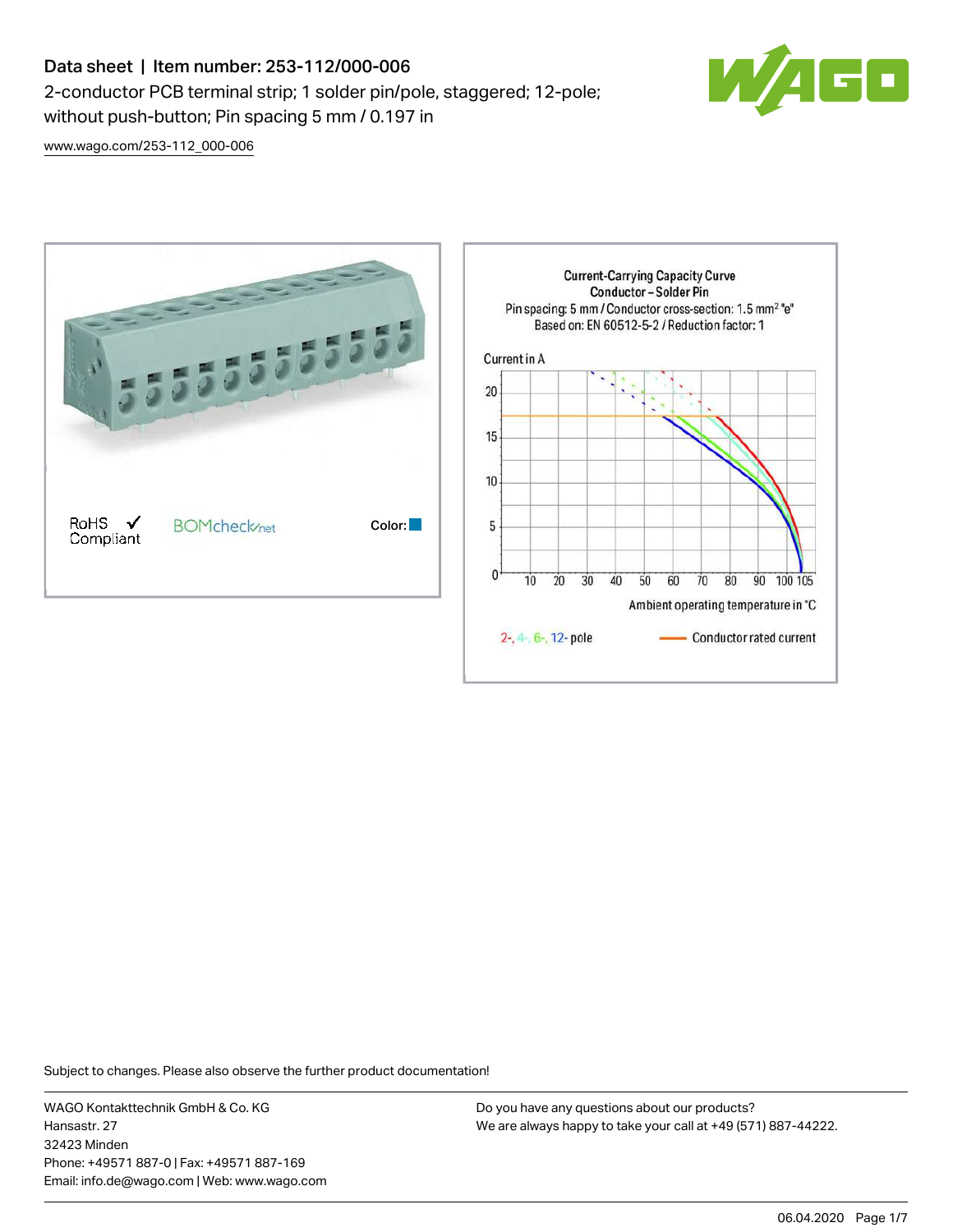



#### Item description

- PCB terminal strips with screwdriver-actuated PUSH WIRE® termination  $\blacksquare$
- $\blacksquare$ Double-conductor connection provides top-entry (vertical) and/or side-entry (horizontal) wiring
- $\blacksquare$ Push-in termination of solid conductors
- $\blacksquare$ Double entries for power supply and potential distribution

# Data

## Electrical data

#### Ratings per IEC/EN 60664-1

| Ratings per                     | IEC/EN 60664-1 |
|---------------------------------|----------------|
| Rated voltage (III / 3)         | 320 V          |
| Rated impulse voltage (III / 3) | 4 kV           |
| Rated voltage (III / 2)         | 320 V          |

Subject to changes. Please also observe the further product documentation!

WAGO Kontakttechnik GmbH & Co. KG Hansastr. 27 32423 Minden Phone: +49571 887-0 | Fax: +49571 887-169 Email: info.de@wago.com | Web: www.wago.com Do you have any questions about our products? We are always happy to take your call at +49 (571) 887-44222.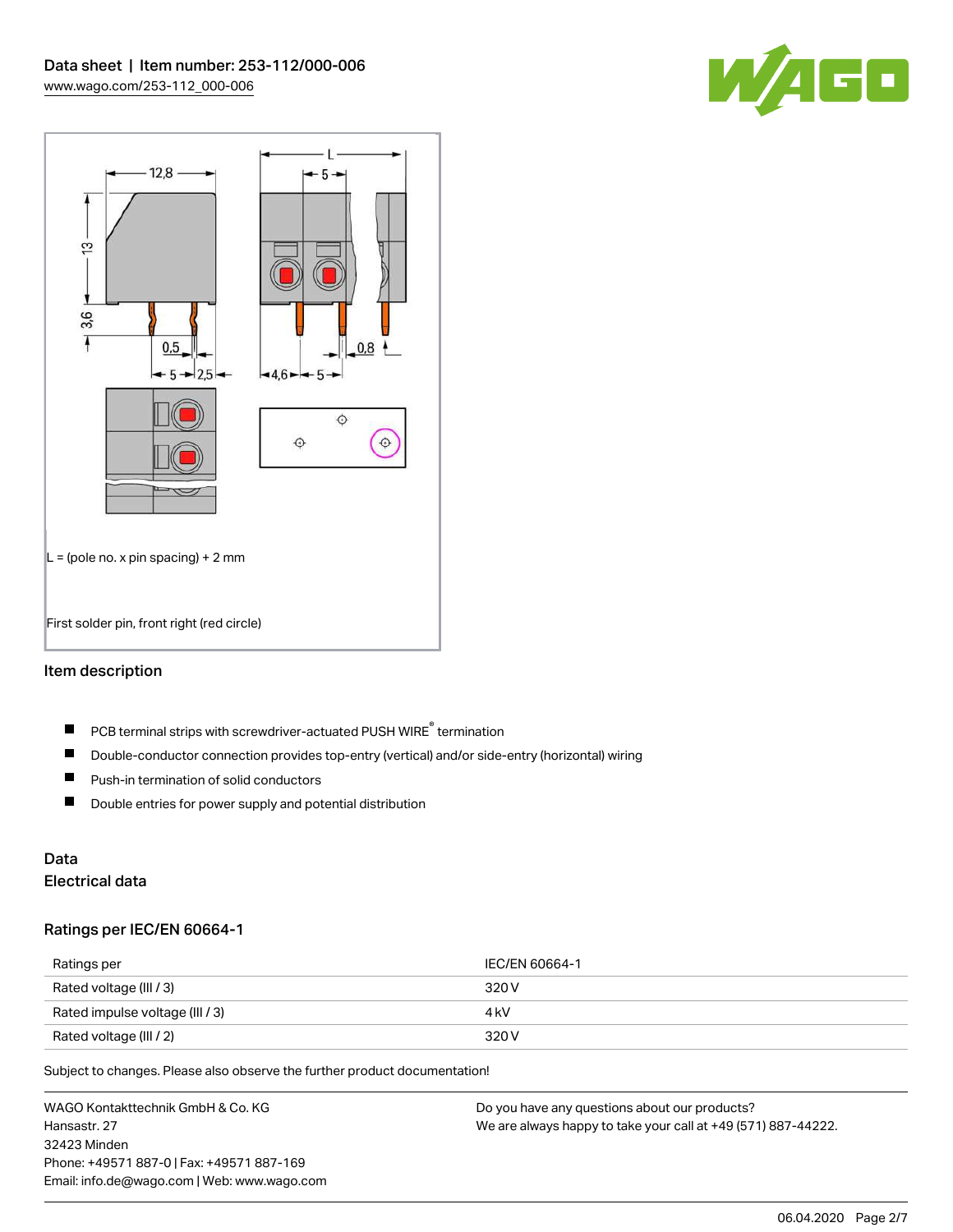[www.wago.com/253-112\\_000-006](http://www.wago.com/253-112_000-006)



| Rated impulse voltage (III / 2) | 4 kV                                                      |
|---------------------------------|-----------------------------------------------------------|
| Rated voltage (II / 2)          | 630 V                                                     |
| Rated impulse voltage (II / 2)  | 4 kV                                                      |
| Rated current                   | 17.5A                                                     |
| Legend (ratings)                | (III / 2) ≙ Overvoltage category III / Pollution degree 2 |

#### Approvals per UL 1059

| Rated voltage UL (Use Group B) | 300 V          |
|--------------------------------|----------------|
| Rated current UL (Use Group B) | 8 A            |
| Rated voltage UL (Use Group D) | 300 V          |
| Rated current UL (Use Group D) | 8 A            |
| Approvals per                  | <b>UL 1059</b> |

#### Approvals per CSA

| Rated voltage CSA (Use Group B) | 300 V |
|---------------------------------|-------|
| Rated current CSA (Use Group B) | 8 A   |
| Rated voltage CSA (Use Group D) | 300 V |
| Rated current CSA (Use Group D) | 8 A   |

#### Connection data

| Connection type (1)                           | PUSH WIRE <sup>®</sup> connection                    |
|-----------------------------------------------|------------------------------------------------------|
| Connection technology                         | PUSH WIRE®                                           |
| Number of connection points (connection type) | 1                                                    |
| Actuation type                                | Operating tool                                       |
| Solid conductor                               | $0.51.5$ mm <sup>2</sup> / 20  16 AWG                |
| Strip length                                  | 8,5  9,5 mm / 0.33  0.37 inch                        |
| Note (strip length)                           | 7  8 mm / 0.28  0.31 inch (for wiring on both sides) |
| Conductor entry angle to the PCB              | $0^{\circ}$                                          |
| No. of poles                                  | 12                                                   |
| Connection type (2)                           | PUSH WIRE <sup>®</sup> connection                    |
| Connection technology 2                       | PUSH WIRE®                                           |
| Number of connection points                   | 1                                                    |
| Solid conductor (2)                           | $0.51.5$ mm <sup>2</sup> / 20  16 AWG                |
| Strip length (2)                              | 8.5  9.5 mm / 0.33  0.37 inch                        |
| Note (strip length) 2                         | 7  8 mm / 0.28  0.31 inch (for wiring on both sides) |
| Conductor entry angle to the PCB 2            | 90°                                                  |

Subject to changes. Please also observe the further product documentation!

WAGO Kontakttechnik GmbH & Co. KG Hansastr. 27 32423 Minden Phone: +49571 887-0 | Fax: +49571 887-169 Email: info.de@wago.com | Web: www.wago.com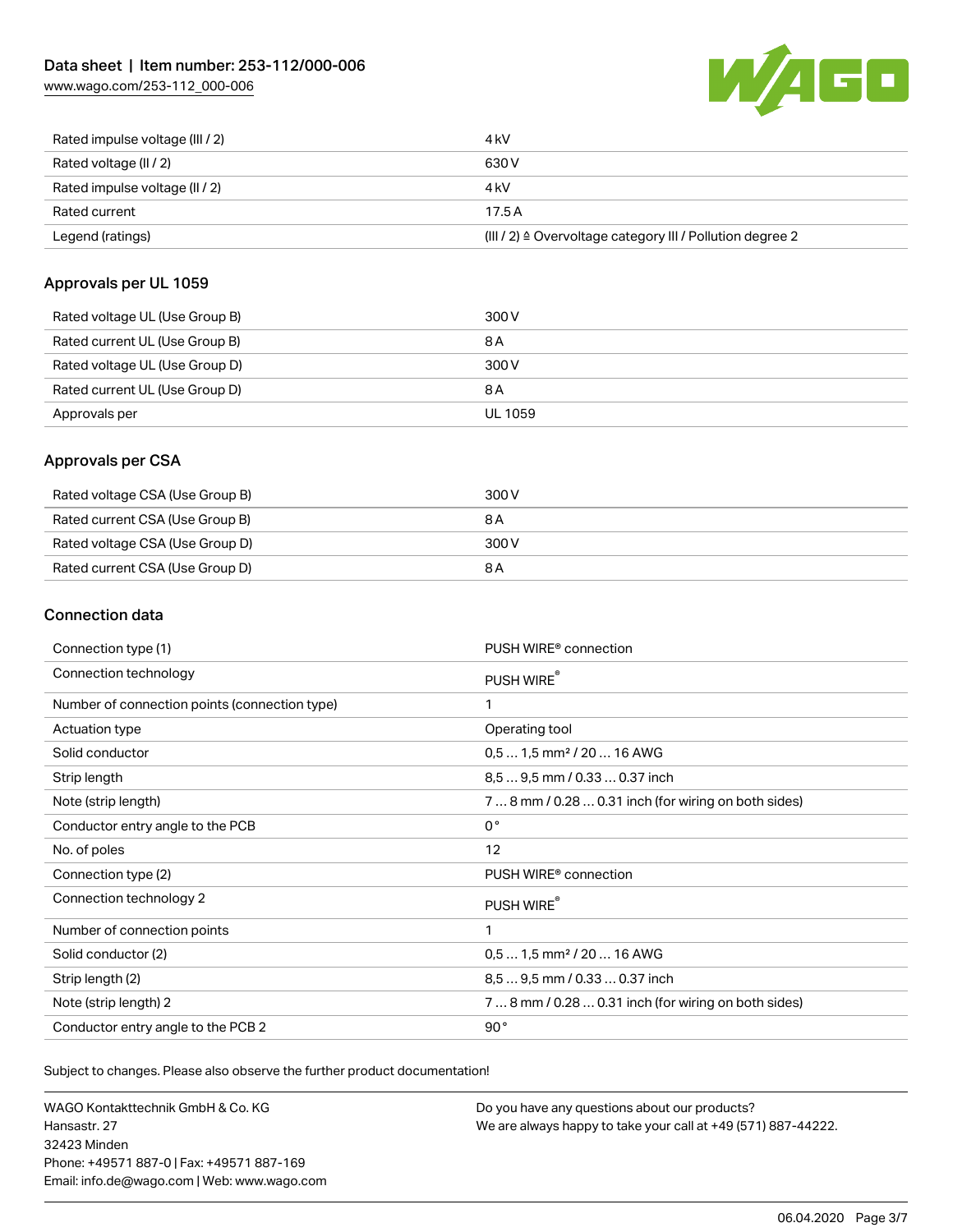[www.wago.com/253-112\\_000-006](http://www.wago.com/253-112_000-006)



| Total number of connection points | 24 |
|-----------------------------------|----|
| Total number of potentials        |    |
| Number of connection types        |    |
| Number of levels                  |    |

#### Geometrical Data

| Pin spacing                       | 5 mm / 0.197 inch          |
|-----------------------------------|----------------------------|
| Width                             | 62 mm / 2.441 inch         |
| Height                            | 16,6 mm / 0.654 inch       |
| Height from the surface           | 13 mm / 0.512 inch         |
| Depth                             | 12,8 mm / 0.504 inch       |
| Solder pin length                 | $3.6 \,\mathrm{mm}$        |
| Solder pin dimensions             | $0.5 \times 0.8$ mm        |
| Drilled hole diameter (tolerance) | $1.1$ <sup>(+0,1)</sup> mm |

### PCB contact

| PCB contact                         | THT                                        |
|-------------------------------------|--------------------------------------------|
| Solder pin arrangement              | over the entire terminal strip (staggered) |
| Number of solder pins per potential |                                            |

#### Material Data

| Color                       | blue                                  |
|-----------------------------|---------------------------------------|
| Material group              |                                       |
| Insulating material         | Polyamide 66 (PA 66)                  |
| Flammability class per UL94 | V <sub>0</sub>                        |
| Clamping spring material    | Chrome nickel spring steel (CrNi)     |
| Contact material            | Electrolytic copper $(E_{\text{Cl}})$ |
| Contact plating             | tin-plated                            |
| Weight                      | 1.1 <sub>g</sub>                      |

#### Environmental Requirements

| $\sum$<br>erature rande<br>emne<br>. | $\sim$ 0 $\sim$<br>IU. |
|--------------------------------------|------------------------|
|                                      |                        |

#### Commercial data

Packaging type BOX

Subject to changes. Please also observe the further product documentation!

| WAGO Kontakttechnik GmbH & Co. KG           | Do you have any questions about our products?                 |
|---------------------------------------------|---------------------------------------------------------------|
| Hansastr, 27                                | We are always happy to take your call at +49 (571) 887-44222. |
| 32423 Minden                                |                                                               |
| Phone: +49571 887-0   Fax: +49571 887-169   |                                                               |
| Email: info.de@wago.com   Web: www.wago.com |                                                               |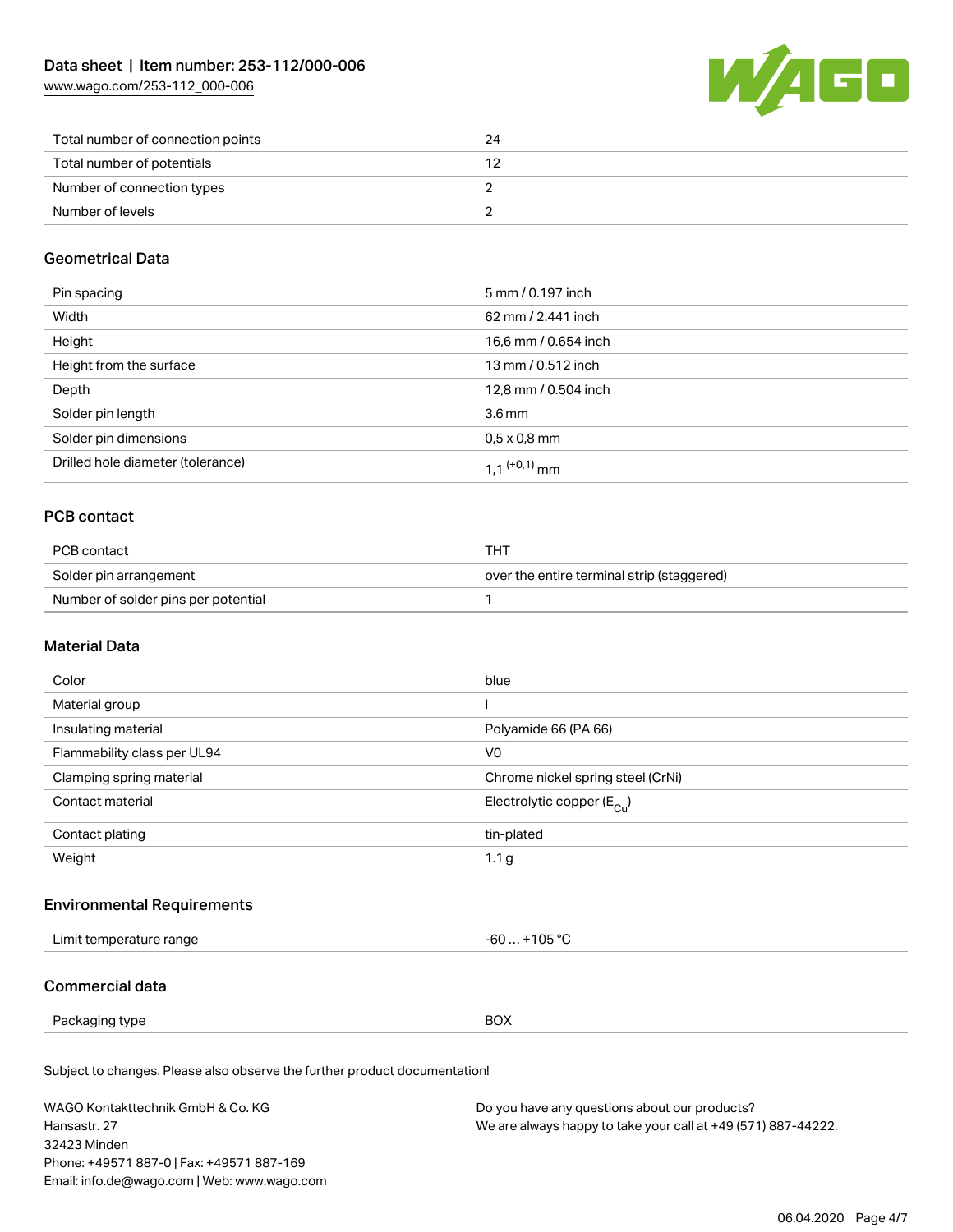

| <b>GTIN</b>                                                                                                                                                                                                    | 4017332649551 |               |          |
|----------------------------------------------------------------------------------------------------------------------------------------------------------------------------------------------------------------|---------------|---------------|----------|
| Counterpart                                                                                                                                                                                                    |               |               |          |
| <b>Downloads</b>                                                                                                                                                                                               |               |               |          |
| Documentation                                                                                                                                                                                                  |               |               |          |
| <b>Additional Information</b><br>Technical explanations                                                                                                                                                        | Apr 3, 2019   | pdf<br>3.6 MB | Download |
| CAD/CAE-Data                                                                                                                                                                                                   |               |               |          |
| CAD data                                                                                                                                                                                                       |               |               |          |
| 2D/3D Models 253-112/000-006                                                                                                                                                                                   |               | URL           | Download |
| <b>PCB Design</b>                                                                                                                                                                                              |               |               |          |
| Symbol and Footprint 253-112/000-006<br>CAx data for your PCB design, consisting of "schematic symbols and PCB footprints",<br>allow easy integration of the WAGO component into your development environment. |               | URL           | Download |
| Supported formats:                                                                                                                                                                                             |               |               |          |
| H<br>Accel EDA 14 & 15                                                                                                                                                                                         |               |               |          |
| ш<br>Altium 6 to current version                                                                                                                                                                               |               |               |          |
| П<br>Cadence Allegro                                                                                                                                                                                           |               |               |          |
| $\blacksquare$<br>DesignSpark                                                                                                                                                                                  |               |               |          |
| Ш<br>Eagle Libraries                                                                                                                                                                                           |               |               |          |
| H<br>KiCad                                                                                                                                                                                                     |               |               |          |
| Ш<br><b>Mentor Graphics BoardStation</b>                                                                                                                                                                       |               |               |          |
| П<br>Mentor Graphics Design Architect                                                                                                                                                                          |               |               |          |
| П<br>Mentor Graphics Design Expedition 99 and 2000                                                                                                                                                             |               |               |          |
| ш<br>OrCAD 9.X PCB and Capture                                                                                                                                                                                 |               |               |          |
| H<br>PADS PowerPCB 3, 3.5, 4.X, and 5.X                                                                                                                                                                        |               |               |          |
| ш<br>PADS PowerPCB and PowerLogic 3.0                                                                                                                                                                          |               |               |          |
| ш<br>PCAD 2000, 2001, 2002, 2004, and 2006                                                                                                                                                                     |               |               |          |
| Pulsonix 8.5 or newer<br>H                                                                                                                                                                                     |               |               |          |
| H<br><b>STL</b><br>ш<br>3D STEP                                                                                                                                                                                |               |               |          |
| Subject to changes. Please also observe the further product documentation!                                                                                                                                     |               |               |          |

WAGO Kontakttechnik GmbH & Co. KG Hansastr. 27 32423 Minden Phone: +49571 887-0 | Fax: +49571 887-169 Email: info.de@wago.com | Web: www.wago.com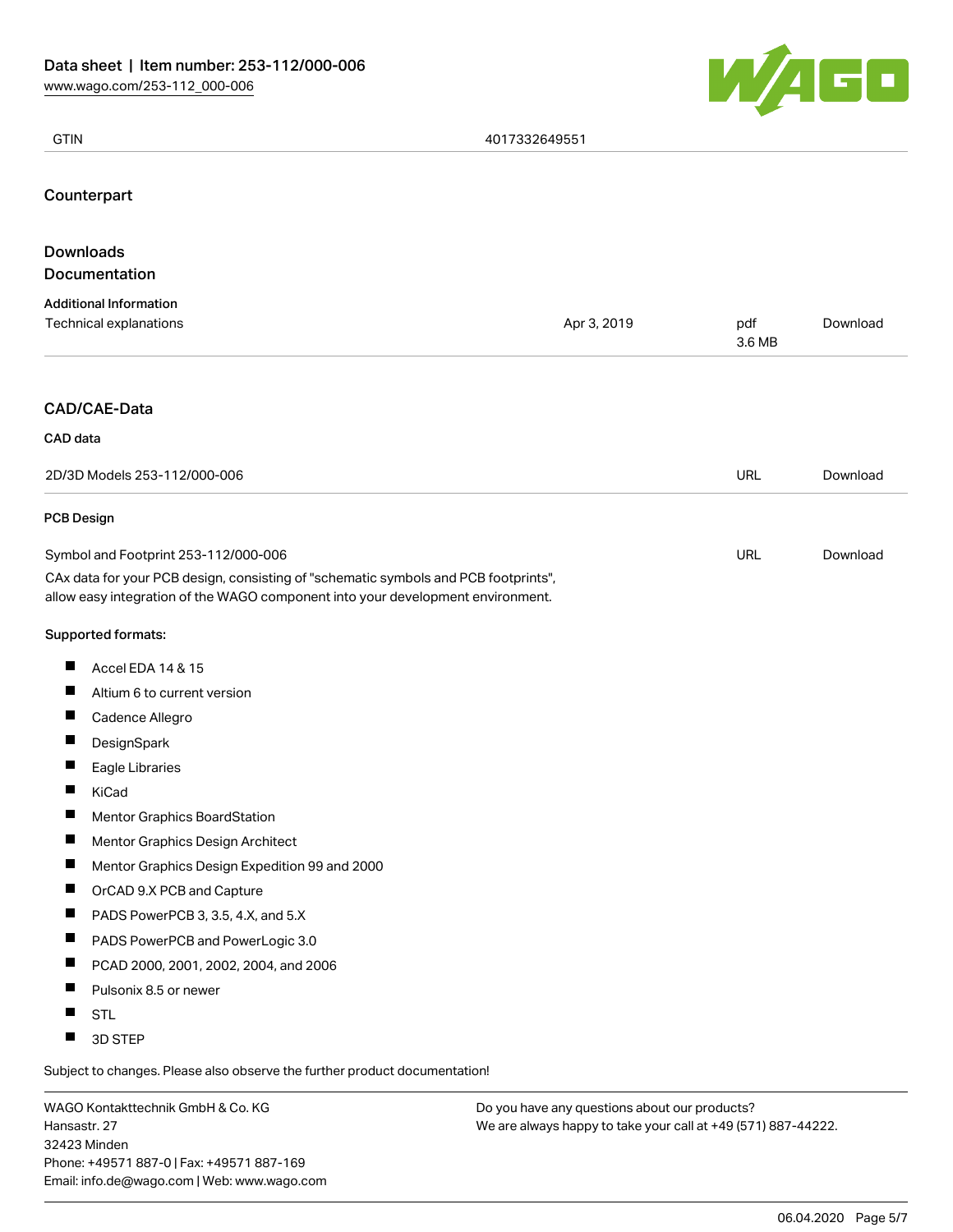

- $\blacksquare$ TARGET 3001!
- П View Logic ViewDraw
- $\blacksquare$ Quadcept
- П Zuken CadStar 3 and 4
- $\blacksquare$ Zuken CR-5000 and CR-8000

PCB Component Libraries (EDA), PCB CAD Library Ultra Librarian

#### Installation Notes

Conductor termination



Inserting a conductor via push-in termination.

#### Conductor removal



Removing a conductor via 2.5 mm screwdriver.

Installation

Subject to changes. Please also observe the further product documentation!

WAGO Kontakttechnik GmbH & Co. KG Hansastr. 27 32423 Minden Phone: +49571 887-0 | Fax: +49571 887-169 Email: info.de@wago.com | Web: www.wago.com